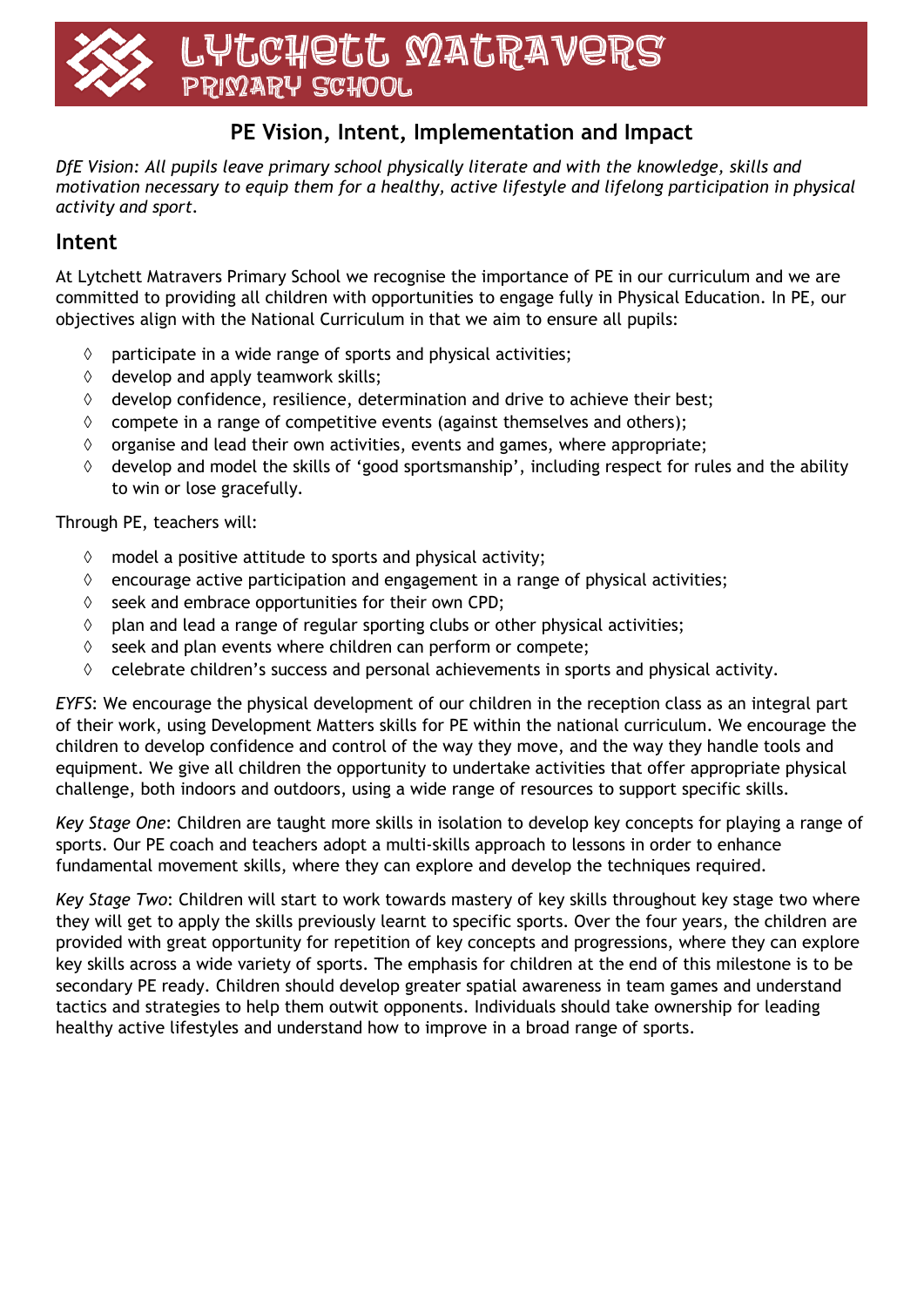### **Implementation**

- Curriculum: *see attached Curriculum overview of lessons*. This is fluid and can change according to our children's needs and response from Pupil Voice. Our curriculum aims to improve the wellbeing and fitness of all children at LMPS, not only through the sporting skills taught, but through the underpinning values and disciplines PE promotes. It is carefully planned to include a range of indoor and outdoor based lessons throughout the year, with the provision of a varied and progressive learning programme. All children will receive at least two hours of engaging, high quality and enjoyable physical education lessons per week, as well as taking part in at least half an hour of physical activities per day. Appropriate provision is in place to support a range of learning needs and abilities and ensure positive outcomes for all children
- Planning: Our detailed lesson plans and visual aids ensure that all teachers are equipped with the secure subject knowledge required to deliver modern, high-quality teaching and learning opportunities for all areas. Lessons are planned alongside the progression map to ensure that children are given the opportunity to practise existing skills and also build on these to develop new or more advanced skills. There is a structure to the lesson sequence whereby prior learning is always considered and opportunities for revision and practise are built into lessons. Interwoven into the teaching sequence are key assessment questions, with key teaching points in italics. These allow teachers to assess the different levels of understanding at various points in the lesson and also allow time to recap concepts where necessary, helping to embed learning. We have an experienced coach who works with the class teacher once a week, to support them further in delivering high-quality PE lessons.
- $\Diamond$  Resources and Location: Most of the small/ outdoor equipment is stored in the PE shed (the office has the key). This is only accessible to children under strict adult supervision (mainly upper KS2). The hall contains a range of large apparatus and mats for Gymnastics. We expect the children to help set up and put the equipment away as part of their lesson. The children use the school field, MUGA for games and athletic activities; the hall for gymnastics, dance and yoga; and the local swimming pool for swimming lessons
- $\Diamond$  Where is pupil's work recorded?: PE activities and work is mainly recorded through photos/ videos on the PE iPad. We are also assessing children in Gymnastics (other sports to follow)
- Extra-curricular Opportunities: We offer weekly sports clubs and activities where children can develop skills in sports or other physical activities in which they have a particular interest or expertise. Through these, additional opportunities for competition or performance may arise.
- $\Diamond$  Competitions: We aim to give all children the opportunity to experience competitive sport by planning and participating in regular school-based events such as sports days, intra/ inter-school leagues and other local or regional events that may be appropriate and available (through links with PEDASA and our Trust). This is an inclusive approach, which endeavours to encourage not only physical development, but also mental well-being. These events also develop teamwork and leadership skills and are very much enjoyed by the children
- $\lozenge$  Opportunities for cross-curricular learning: PE uses pupils' knowledge and skills across other subjects, for example – English: through actively promoting the children to describe what they have done, to referee/ umpire matches and explain decisions and rules; Geography/ Maths – using map skills and reading coordinates.
- $\lozenge$  PSHE: children learn about the benefits of exercise and healthy eating
- Health and Safety considerations: Children are taught to consider their own safety and that of others at all times. They are expected to change into the agreed clothing for each activity. It is expected that teachers wear appropriate clothing when teaching PE. No jewellery is to be worn by the children
- Bronze Ambassadors: Each year, a small group of Year 5 children are invited to become Bronze Ambassador Sport Leaders for the school. They work with the current Year 6 Bronze Ambassadors to develop their sporting role models for the younger children, assisting with Project Platinum (to achieve the 30 minutes engagement that should be in school), annual Sports day and any other Sporting activities.
- $\Diamond$  Swimming: Children in Year 3 and 5, swim once a week for 5 weeks (Year 5; Autumn term and Year 3; Spring Term). If there are children who still require extra support, they are provided with the opportunity to attend booster sessions.
- $\Diamond$  PE Assessment: In every year group, children work on developing their achievement in each area set for the different year groups. Teachers assess children's work by making assessments as they observe them working during lessons